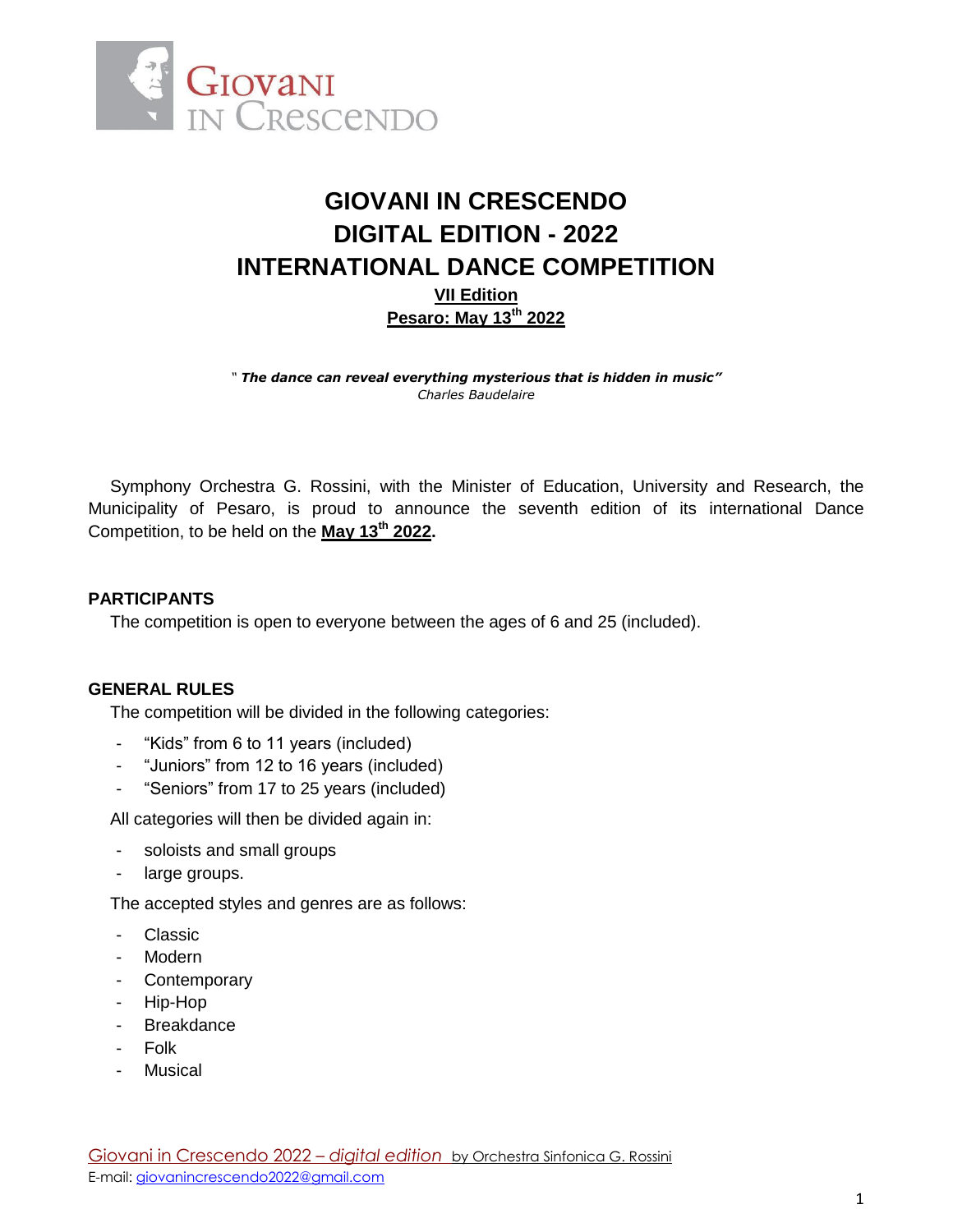

Any performance can be executed by groups or soloists. The competition will be resolved in a single phase, with the appointed judges evaluating and marking every performance and picking the winners from the highest scoring performances in every category.

It won't be possible to attend to the awards ceremony in presence, as such the awards ceremony will be broadcast on a platform yet to be announced. Every school will receive a participation award.

The audio and video material could be used for informational purposes. The Jury decisions will be unquestionable, unappealable and definitive. The organizers reserve the right to postpone or cancel the Competition, in the latter case we will refund the foreseen fees, already paid.

The videos for the performances must stay under 5 minutes for groups and 3 minutes for soloists.

The video must be sent via the [Wetransfer](https://wetransfer.com/) web service. The service provides, once the video is uploaded to the platform, a link that can be used to then download it. **This link must be attached to the registration form.** We will not accept videos sent through any other service. It is mandatory to specify the registration date for the video in the form, the attached video can't be a recording older than 2021.

## **PRIZES:**

Prizes will be assigned to every first classified for every age category and for every genre.

The 1<sup>st</sup> classified will receive a merit award and their assigned prizes.

The Jury might assign grants to the most deserving and special prizes and honorable mentions to  $2^{\text{nd}}$  and  $3^{\text{d}}$  classifieds.

## **SPECIAL PRIZE**

**Special prize Riz Ortolani** (to compete for this prize the performance needs to be based on music by the composer)

**Special prize Rossini** (to compete for this prize the performance needs to be based on music by the composer)

**Special prize Best Soloists** - to be assigned for every genre and style

**Special prize Best Group** - to be assigned for every genre and style

# **Special prize Best Choreography.**

## **SIGN UP**

The organization for the realization of the Competition incurs in expenses for which it requests a small contribution from the participants as indicated below:

 $\epsilon$  20 for soloists:

 $\epsilon$  10 each for partecipants from small groups or large groups.

Renouncement to participate in the competition does not imply the refund of any paid fee. Payment of the required fee must be made by bank transfer: Beneficiary: Orchestra Sinfonica G. Rossini – G. Rossini Symphonic Orchestra IBAN: IT 53C0306909606100000067722, Banca Intesa San Paolo Spa, C.F. 90010660414, P.IVA 01304110412, unique code SUBM70N.

It is compulsory to specify in the reason for payment: the competition, the name of the school (or of the private participant) and the category with the relative selected section.